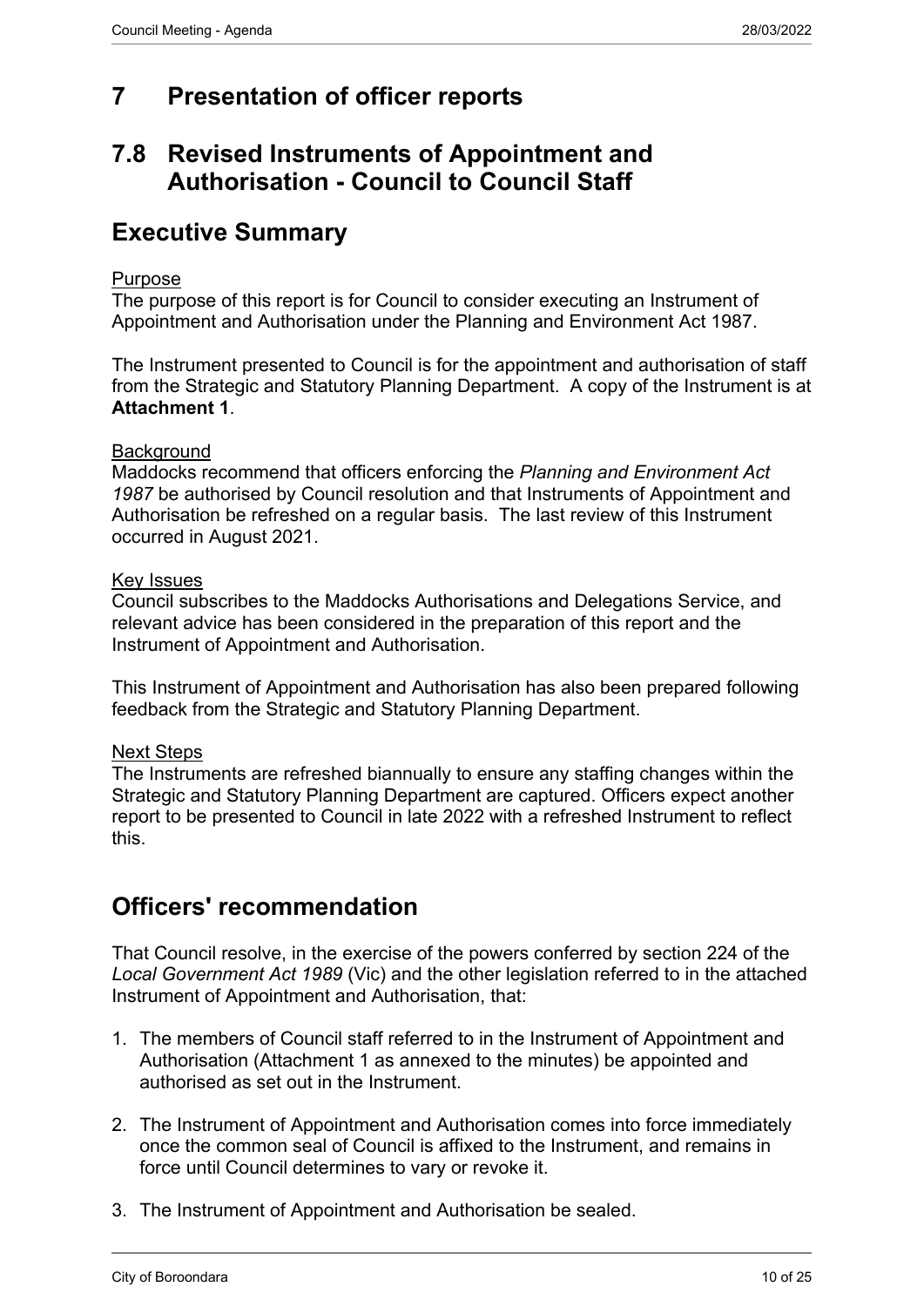### **Responsible director: Phillip Storer, Chief Executive Officer**

#### **1. Purpose**

The purpose of this report is for Council to consider executing an Instrument of Appointment and Authorisation under the Planning and Environment Act 1987.

#### **2. Policy implications and relevance to community plan and council plan**

 $\_$  , and the set of the set of the set of the set of the set of the set of the set of the set of the set of the set of the set of the set of the set of the set of the set of the set of the set of the set of the set of th

The Instrument of Appointment and Authorisation relates to Priority Theme 7: Leadership and Governance in the Boroondara Community Plan 2021-2031.

The Instrument of Appointment and Authorisation is also consistent with Strategic Objective 7.1: Decision making is transparent and accountable through open governance processes with timely communication and reporting.

The appointment of authorised officers is a purely administrative exercise.

#### **3. Background**

Instruments of Appointment and Authorisation empower relevant staff to exercise the powers granted to authorised officers by legislation or a local law.

The Instruments of Appointment and Authorisation prepared for Council's consideration are based on advice from the Maddocks Authorisations and Delegations Service.

Maddocks recommend that officers enforcing the *Planning and Environment Act 1987* be authorised by Council resolution and that Instruments of Appointment and Authorisation be refreshed on a regular basis. The instruments are reviewed by Governance as required to ensure they are up to date. The previous review occurred in August 2021.

#### **4. Outline of key issues/options**

The Instrument presented to Council is for the appointment and authorisation of staff from the Strategic and Statutory Planning Department. A copy of the Instrument is at **Attachment 1**.

#### **5. Consultation/communication**

Council subscribes to the Maddocks Authorisations and Delegations Service, and relevant advice has been considered in the preparation of this report.

This Instrument of Appointment and Authorisation has been prepared following feedback from the Strategic and Statutory Planning Department.

### **6. Financial and resource implications**

The costs to prepare and adopt the Instrument are minimal and met within the current Governance departmental budget.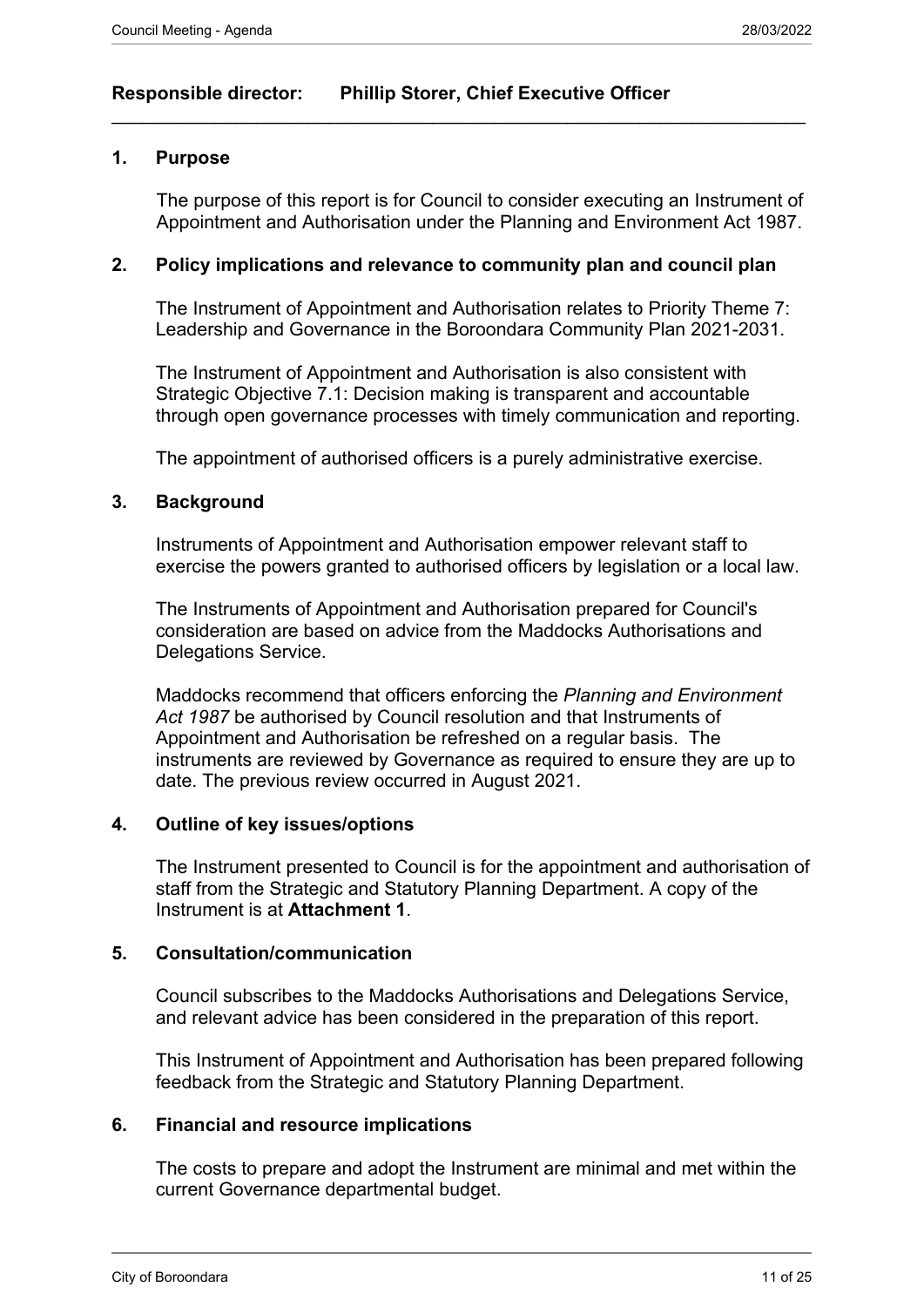### **7. Governance issues**

The implications of this report have been assessed and are not considered likely to breach or infringe upon, the human rights contained in the Victorian Charter of Human Rights and Responsibilities Act 2006.

The officers responsible for this report have no general or material interests requiring disclosure.

### **8. Social and environmental issues**

There are no social or environmental issues associated with the appointment of authorised officers.

### **Manager: Adele Thyer, Acting Manager Governance and Legal**

**Report officer:** Elizabeth Manou, Senior Governance Officer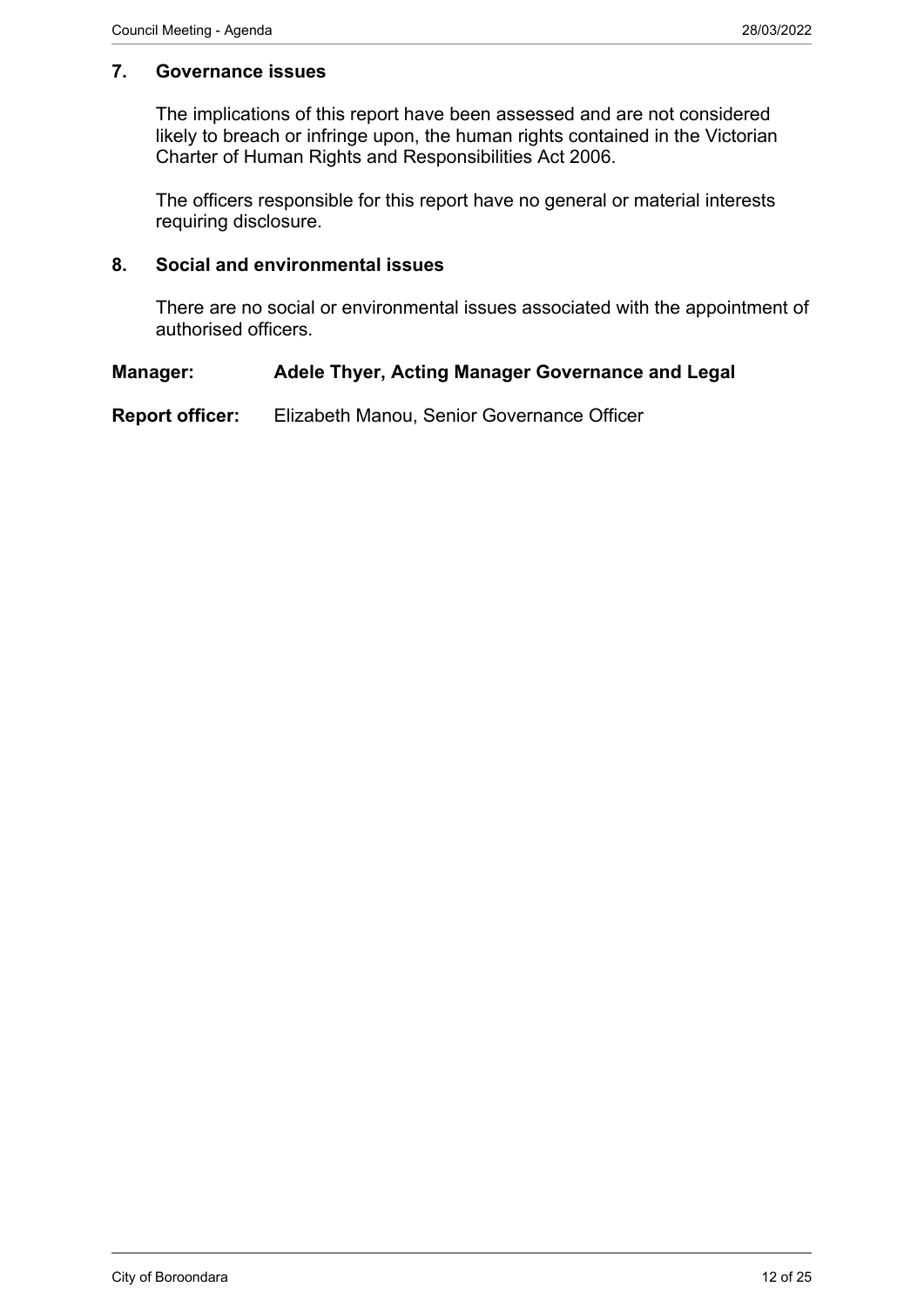### **Boroondara City Council**

# **Instrument of Appointment and Authorisation**

**(***Planning and Environment Act* **1987)** 

| Aileen Chin               | <b>Principal Planner</b>                         |
|---------------------------|--------------------------------------------------|
| Ali Turvey                | Para Planning Officer                            |
| <b>Andrew McIlveen</b>    | Planning Investigation<br>Officer                |
| Amaya De Silva            | <b>Senior Statutory Planner</b>                  |
| <b>Brendan Rea</b>        | Planning Investigations<br>Officer               |
| Calum Schwindt            | <b>Statutory Planning Officer</b>                |
| Cassandra Rea             | <b>Coordinator Statutory</b><br>Planning         |
| Chiara Lorini             | Senior Statutory Planner                         |
| Damian Bu                 | Senior Statutory Planner                         |
| Daniel Murphy             | Planning Appeals Co-<br>ordinator                |
| Darshankumar              | <b>Traffic Engineer (Statutory</b>               |
| (Darshan) Vachhani        | Planning)                                        |
| Daniela Splitgerber       | Senior Statutory Planner                         |
| David Barclay             | Development Drainage<br>Engineer                 |
| David Cowan               | Manager Strategic &<br><b>Statutory Planning</b> |
| Elizabeth Spanjer         | Statutory Planning Officer                       |
| Erin McCarthy             | <b>Coordinator Statutory</b><br>Planning         |
| Gregory (Greg)<br>Pocock  | Para Planning Officer                            |
| Gregory (Greg)<br>Stewart | <b>Counter Planner</b>                           |
| Ida LaRocca               | Para Planning Officer                            |
| Jack Berlangieri          | <b>Student Planner</b>                           |
| <b>Jack Richardson</b>    | Senior Statutory Planner                         |
| Jessica Nedelkos          | Para Planning Officer                            |
| Jennifer Estrada          | Para Planning Officer                            |
| <b>Joel Torresi</b>       | <b>Statutory Planning Officer</b>                |

| Jon Harper                        | <b>Coordinator Statutory</b><br>Planning |
|-----------------------------------|------------------------------------------|
| Jonathan Welcome                  | Investigations Officer                   |
|                                   |                                          |
| Joanne Amanda                     | Team Leader Para                         |
| (Mandy) Hollywood<br>Joshua Lewis | Planning<br>Student Planner              |
|                                   |                                          |
| Jordan Schonberg                  | <b>Statutory Planning Officer</b>        |
| Julie Lu (Pham)                   | <b>Statutory Planning Officer</b>        |
| Karen Reid                        | Para Planning Officer                    |
| Kathy Fletcher                    | <b>Statutory Planning Officer</b>        |
| Kelly Caporaso                    | <b>Statutory Planning Officer</b>        |
| Lachlan Waddell                   | <b>Statutory Planning Officer</b>        |
| Lucy Johnson                      | Senior Statutory Planner                 |
| Mathew Mertuszka                  | Senior Statutory Planner                 |
| Michael Burton                    | <b>Public Notice Officer</b>             |
| Mridula Krishna                   | Para Planning Officer                    |
| Nikhil Shah                       | <b>Statutory Planning Officer</b>        |
| Roberts Birze                     | <b>Technical Support Officer</b>         |
| Roxanne Kavanagh                  | <b>Subdivisions Officer</b>              |
| Scott Kevin                       | Senior Traffic Engineer                  |
| Lipscombe                         | (Statutory Planning)                     |
| <b>Scott Walker</b>               | Director Urban Living                    |
| Simon Quinn                       | Para Planning Officer                    |
| Sofia Skliris                     | Para Planning Officer                    |
| Stephanie Ng                      | Coordinator Statutory                    |
|                                   | Planning                                 |
| Sylvia Georges                    | <b>Urban Designer</b>                    |
| <b>Timothy Luckin</b>             | <b>Statutory Planning Officer</b>        |
| Toni Johnson                      | Para Planning Officer                    |
| Vanessa Kwaczynski                | <b>Administration Officer</b>            |